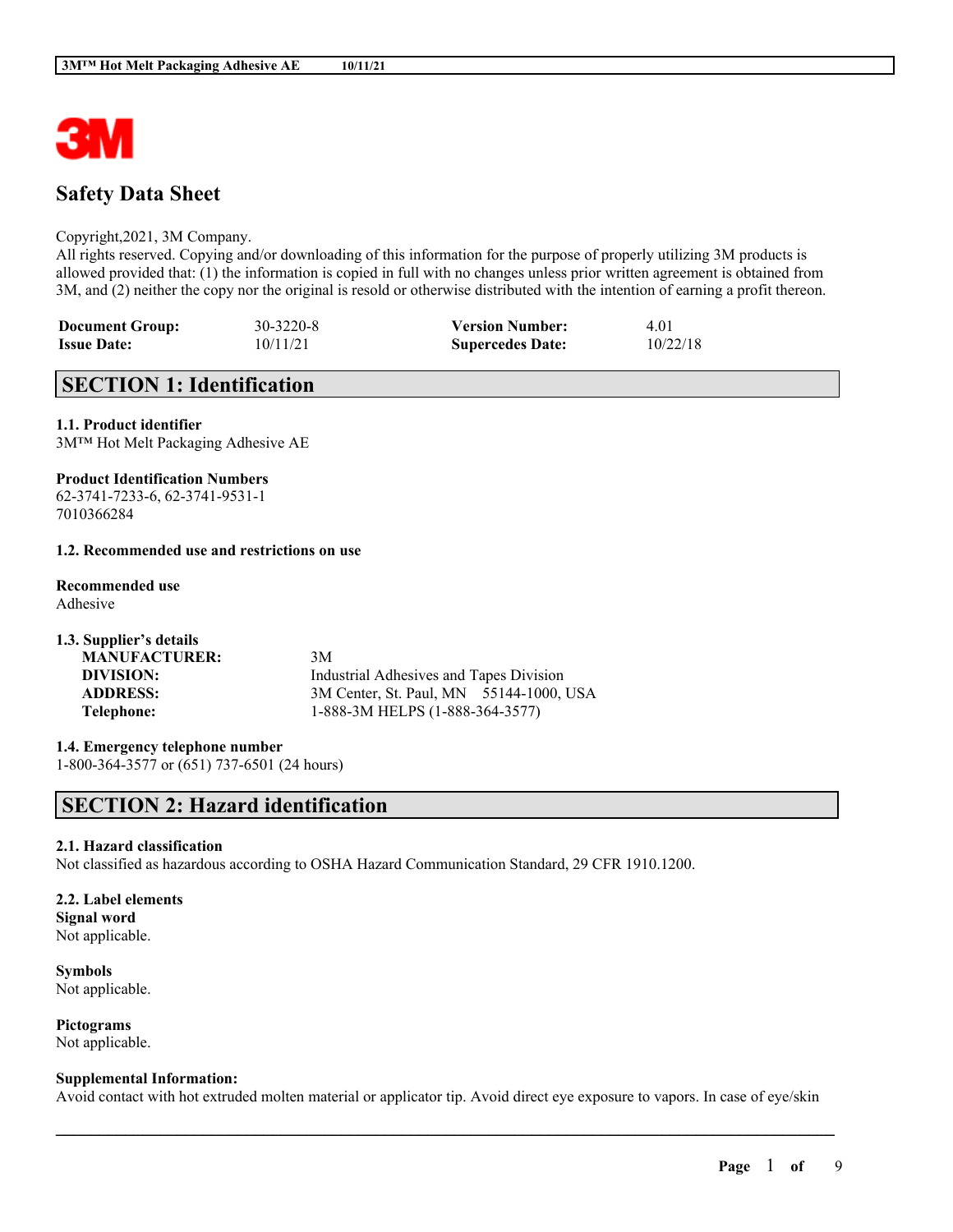### **3M™ Hot Melt Packaging Adhesive AE 10/11/21**

contact with molten material, immediately flush with cold water and cover with a clean dressing. Do not attempt to remove molten material. Have burn treated by a physician. May cause thermal burns.

# **SECTION 3: Composition/information on ingredients**

| Ingredient                                          | <b>C.A.S. No.</b> | $\frac{9}{6}$ by Wt           |
|-----------------------------------------------------|-------------------|-------------------------------|
| Ethylene-Vinyl Acetate Polymer                      | 24937-78-8        | 30 - 60 Trade Secret *        |
| Hydrocarbon Resin                                   | 68478-07-9        | 20 - 40 Trade Secret *        |
| Polyolefin Wax                                      | 8002-74-2         | 1 - 20 Trade Secret *         |
| alpha-Pinene Polymer                                | 31393-98-3        | 5 - 10 Trade Secret *         |
| Synthetic Rosin Resin (NTJS Reg. No. 04499600-7062) | Trade Secret*     | $\leq 10$ Trade Secret *      |
| Chlorine                                            | 7782-50-5         | $\leq 0.005$ Trade Secret $*$ |

\*The specific chemical identity and/or exact percentage (concentration) of this composition has been withheld as a trade secret.

# **SECTION 4: First aid measures**

#### **4.1. Description of first aid measures**

#### **Inhalation:**

Remove person to fresh air. If you feel unwell, get medical attention.

#### **Skin Contact:**

Immediately flush skin with large amounts of cold water for at least 15 minutes. DO NOT ATTEMPT TO REMOVE MOLTEN MATERIAL. Cover affected area with a clean dressing. Get immediate medical attention.

#### **Eye Contact:**

Immediately flush eyes with large amounts of water for at least 15 minutes. DO NOT ATTEMPT TO REMOVE MOLTEN MATERIAL. Get immediate medical attention.

### **If Swallowed:**

No need for first aid is anticipated.

### **4.2. Most important symptoms and effects, both acute and delayed**

No critical symptoms or effects. See Section 11.1, information on toxicological effects.

# **4.3. Indication of any immediate medical attention and special treatment required**

Not applicable

# **SECTION 5: Fire-fighting measures**

### **5.1. Suitable extinguishing media**

In case of fire: Use a fire fighting agent suitable for ordinary combustible material such as water or foam to extinguish.

 $\mathcal{L}_\mathcal{L} = \mathcal{L}_\mathcal{L} = \mathcal{L}_\mathcal{L} = \mathcal{L}_\mathcal{L} = \mathcal{L}_\mathcal{L} = \mathcal{L}_\mathcal{L} = \mathcal{L}_\mathcal{L} = \mathcal{L}_\mathcal{L} = \mathcal{L}_\mathcal{L} = \mathcal{L}_\mathcal{L} = \mathcal{L}_\mathcal{L} = \mathcal{L}_\mathcal{L} = \mathcal{L}_\mathcal{L} = \mathcal{L}_\mathcal{L} = \mathcal{L}_\mathcal{L} = \mathcal{L}_\mathcal{L} = \mathcal{L}_\mathcal{L}$ 

### **5.2. Special hazards arising from the substance or mixture**

None inherent in this product.

### **Hazardous Decomposition or By-Products**

| <b>Substance</b>              | Condition         |
|-------------------------------|-------------------|
| Aldehydes                     | During Combustion |
| Carbon monoxide               | During Combustion |
| Carbon dioxide                | During Combustion |
| Toxic Vapor, Gas, Particulate | During Combustion |
|                               |                   |

### **5.3. Special protective actions for fire-fighters**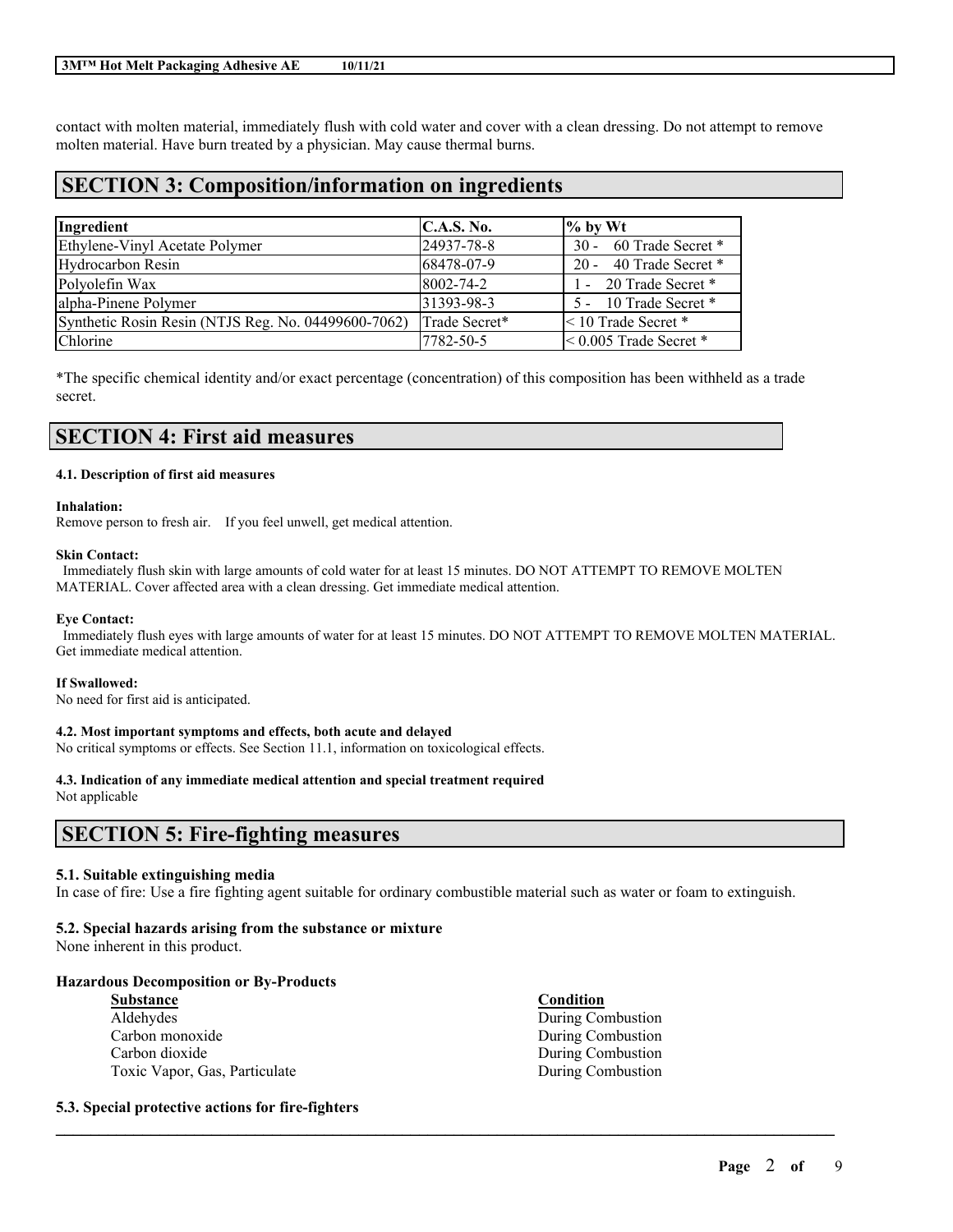Wear full protective clothing, including helmet, self-contained, positive pressure or pressure demand breathing apparatus, bunker coat and pants, bands around arms, waist and legs, face mask, and protective covering for exposed areas of the head.

# **SECTION 6: Accidental release measures**

### **6.1. Personal precautions, protective equipment and emergency procedures**

Ventilate the area with fresh air. Refer to other sections of this SDS for information regarding physical and health hazards, respiratory protection, ventilation, and personal protective equipment.

## **6.2. Environmental precautions**

Avoid release to the environment.

## **6.3. Methods and material for containment and cleaning up**

Collect as much of the spilled material as possible. Place in a closed container approved for transportation by appropriate authorities. Clean up residue. Seal the container. Dispose of collected material as soon as possible in accordance with applicable local/regional/national/international regulations.

# **SECTION 7: Handling and storage**

## **7.1. Precautions for safe handling**

Avoid skin contact with hot material. For industrial/occupational use only. Not for consumer sale or use. Avoid release to the environment.

## **7.2. Conditions for safe storage including any incompatibilities**

No special storage requirements.

# **SECTION 8: Exposure controls/personal protection**

### **8.1. Control parameters**

### **Occupational exposure limits**

If a component is disclosed in section 3 but does not appear in the table below, an occupational exposure limit is not available for the component.

| Ingredient                  | <b>C.A.S. No.</b> | <b>Agency</b> | Limit type                       | <b>Additional Comments</b> |
|-----------------------------|-------------------|---------------|----------------------------------|----------------------------|
| Chlorine                    | 7782-50-5         | <b>LACGIH</b> | TWA:0.1 ppm;STEL:0.4 ppm         | $AA$ : Not class. as human |
|                             |                   |               |                                  | carcin                     |
| <b>Chlorine</b>             | 7782-50-5         | <b>OSHA</b>   | $\vert$ CEIL:3 mg/m3(1 ppm)      |                            |
| Polyolefin Wax              | 8002-74-2         | <b>ACGIH</b>  | TWA(as fume): $2 \text{ mg/m}$ 3 |                            |
| Synthetic Rosin Resin (NTJS | Trade             | <b>LACGIH</b> | TWA(as Resin, inhalable          | Dermal/Respiratory         |
| Reg. No. 04499600-7062)     | Secret            |               | fraction):0.001 mg/m3            | <b>Sensitizer</b>          |

ACGIH : American Conference of Governmental Industrial Hygienists

AIHA : American Industrial Hygiene Association

CMRG : Chemical Manufacturer's Recommended Guidelines

OSHA : United States Department of Labor - Occupational Safety and Health Administration

TWA: Time-Weighted-Average

STEL: Short Term Exposure Limit

CEIL: Ceiling

### **8.2. Exposure controls**

### **8.2.1. Engineering controls**

Use general dilution ventilation and/or local exhaust ventilation to control airborne exposures to below relevant Exposure Limits and/or control dust/fume/gas/mist/vapors/spray. If ventilation is not adequate, use respiratory protection equipment.

 $\mathcal{L}_\mathcal{L} = \mathcal{L}_\mathcal{L} = \mathcal{L}_\mathcal{L} = \mathcal{L}_\mathcal{L} = \mathcal{L}_\mathcal{L} = \mathcal{L}_\mathcal{L} = \mathcal{L}_\mathcal{L} = \mathcal{L}_\mathcal{L} = \mathcal{L}_\mathcal{L} = \mathcal{L}_\mathcal{L} = \mathcal{L}_\mathcal{L} = \mathcal{L}_\mathcal{L} = \mathcal{L}_\mathcal{L} = \mathcal{L}_\mathcal{L} = \mathcal{L}_\mathcal{L} = \mathcal{L}_\mathcal{L} = \mathcal{L}_\mathcal{L}$ 

# **8.2.2. Personal protective equipment (PPE)**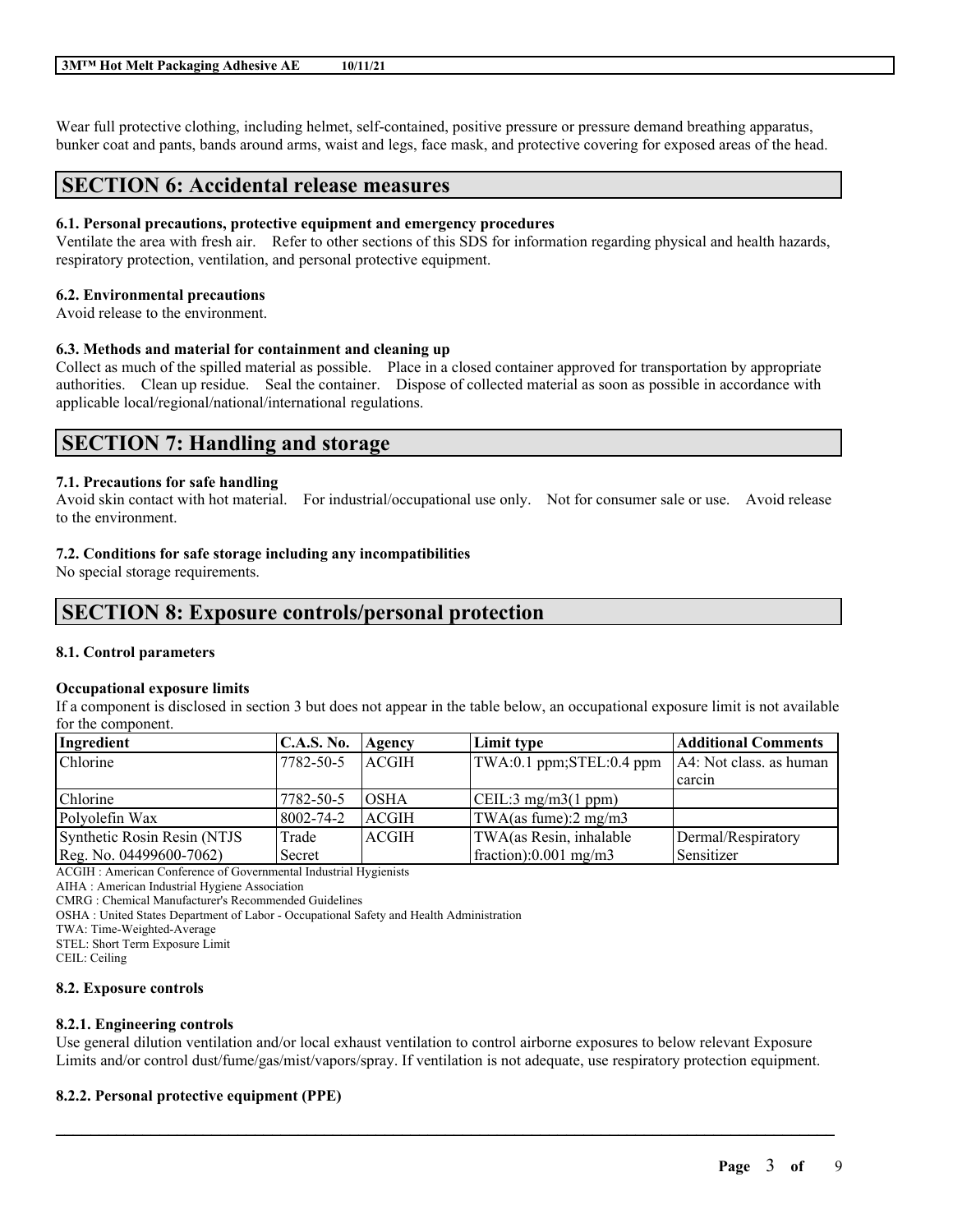# **Eye/face protection**

Select and use eye/face protection to prevent contact based on the results of an exposure assessment. The following eye/face protection(s) are recommended: Full Face Shield Indirect Vented Goggles

### **Skin/hand protection**

No chemical protective gloves are required.

### **Respiratory protection**

None required.

# **Thermal hazards**

Wear heat insulating gloves when handling hot material to prevent thermal burns.

# **SECTION 9: Physical and chemical properties**

## **9.1. Information on basic physical and chemical properties**

| Appearance                                |                                                   |
|-------------------------------------------|---------------------------------------------------|
| <b>Physical state</b>                     | Solid                                             |
| Color                                     | Tan                                               |
|                                           |                                                   |
| <b>Specific Physical Form:</b>            | Waxy Solid                                        |
| Odor                                      | Odorless                                          |
| <b>Odor threshold</b>                     | No Data Available                                 |
| pH                                        | Not Applicable                                    |
| <b>Melting point</b>                      | No Data Available                                 |
| <b>Boiling Point</b>                      | Not Applicable                                    |
| <b>Flash Point</b>                        | 500 °F [Test Method: Cleveland Open Cup]          |
|                                           | [Details:CONDITIONS: ASTM D-92-72]                |
| <b>Evaporation rate</b>                   | Not Applicable                                    |
| <b>Flammability (solid, gas)</b>          | Not Classified                                    |
| <b>Flammable Limits(LEL)</b>              | Not Applicable                                    |
| <b>Flammable Limits(UEL)</b>              | Not Applicable                                    |
| <b>Vapor Pressure</b>                     | Nil                                               |
| <b>Vapor Density</b>                      | Nil                                               |
| <b>Density</b>                            | $0.95$ g/ml                                       |
| <b>Specific Gravity</b>                   | 0.95<br>$[RefStd:WATER=1]$                        |
| <b>Solubility in Water</b>                | Nil                                               |
| Solubility- non-water                     | No Data Available                                 |
| Partition coefficient: n-octanol/water    | No Data Available                                 |
| <b>Autoignition temperature</b>           | No Data Available                                 |
| <b>Decomposition temperature</b>          | No Data Available                                 |
| <b>Viscosity</b>                          | Not Applicable                                    |
| <b>Hazardous Air Pollutants</b>           | 0 % weight [Test Method: Calculated]              |
| Molecular weight                          | No Data Available                                 |
| <b>Volatile Organic Compounds</b>         | 0 g/l [Test Method: calculated SCAQMD rule 443.1] |
| <b>Percent volatile</b>                   | $0\%$ weight                                      |
| <b>VOC Less H2O &amp; Exempt Solvents</b> | 0 g/l [Test Method: calculated SCAQMD rule 443.1] |
| <b>Solids Content</b>                     | $100\%$                                           |
|                                           |                                                   |

 $\mathcal{L}_\mathcal{L} = \mathcal{L}_\mathcal{L} = \mathcal{L}_\mathcal{L} = \mathcal{L}_\mathcal{L} = \mathcal{L}_\mathcal{L} = \mathcal{L}_\mathcal{L} = \mathcal{L}_\mathcal{L} = \mathcal{L}_\mathcal{L} = \mathcal{L}_\mathcal{L} = \mathcal{L}_\mathcal{L} = \mathcal{L}_\mathcal{L} = \mathcal{L}_\mathcal{L} = \mathcal{L}_\mathcal{L} = \mathcal{L}_\mathcal{L} = \mathcal{L}_\mathcal{L} = \mathcal{L}_\mathcal{L} = \mathcal{L}_\mathcal{L}$ 

# **SECTION 10: Stability and reactivity**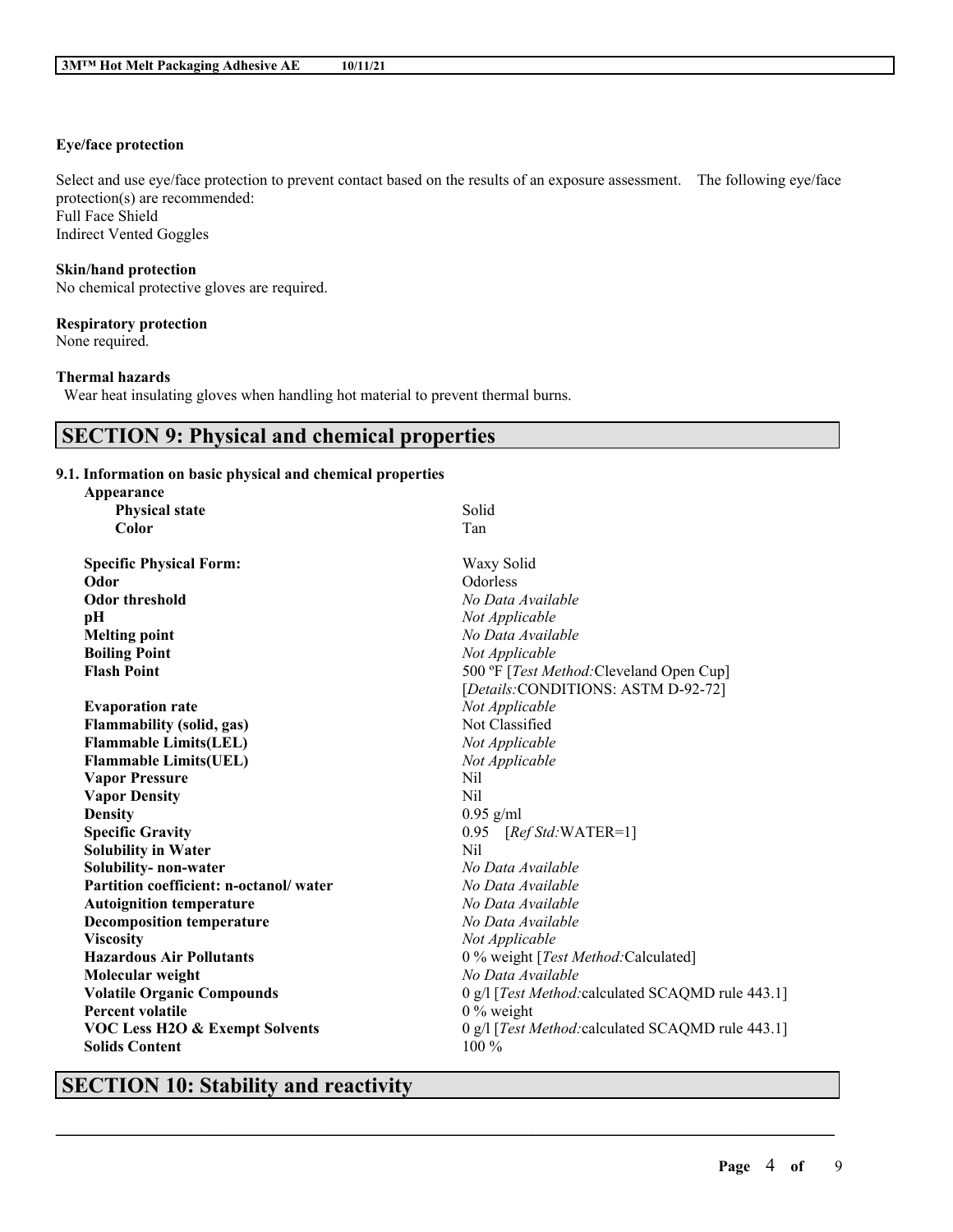### **10.1. Reactivity**

This material is considered to be non reactive under normal use conditions.

**10.2. Chemical stability** Stable.

**10.3. Possibility of hazardous reactions** Hazardous polymerization will not occur.

**10.4. Conditions to avoid** None known.

**10.5. Incompatible materials** None known.

**10.6. Hazardous decomposition products**

**Substance Condition**

None known.

Refer to section 5.2 for hazardous decomposition products during combustion.

# **SECTION 11: Toxicological information**

The information below may not be consistent with the material classification in Section 2 if specific ingredient **classifications are mandated by a competent authority. In addition, toxicological data on ingredients may not be** reflected in the material classification and/or the signs and symptoms of exposure, because an ingredient may be present below the threshold for labeling, an ingredient may not be available for exposure, or the data may not be **relevant to the material as a whole.**

**11.1. Information on Toxicological effects**

**Signs and Symptoms of Exposure**

Based on test data and/or information on the components, this material may produce the following health effects:

#### **Inhalation:**

No health effects are expected.

### **Skin Contact:**

During heating: Thermal Burns: Signs/symptoms may include intense pain, redness and swelling, and tissue destruction.

#### **Eye Contact:**

During heating: Thermal Burns: Signs/symptoms may include severe pain, redness and swelling, and tissue destruction.

#### **Ingestion:**

No known health effects.

#### **Toxicological Data**

If a component is disclosed in section 3 but does not appear in a table below, either no data are available for that endpoint or the data are not sufficient for classification.

#### **Acute Toxicity**

| Name                           | Route     | Species | Value                                             |
|--------------------------------|-----------|---------|---------------------------------------------------|
| Overall product                | Ingestion |         | No data available; calculated $ATE > 5,000$ mg/kg |
| Ethylene-Vinyl Acetate Polymer | Dermal    |         | LD50 estimated to be $> 5,000$ mg/kg              |

 $\mathcal{L}_\mathcal{L} = \mathcal{L}_\mathcal{L} = \mathcal{L}_\mathcal{L} = \mathcal{L}_\mathcal{L} = \mathcal{L}_\mathcal{L} = \mathcal{L}_\mathcal{L} = \mathcal{L}_\mathcal{L} = \mathcal{L}_\mathcal{L} = \mathcal{L}_\mathcal{L} = \mathcal{L}_\mathcal{L} = \mathcal{L}_\mathcal{L} = \mathcal{L}_\mathcal{L} = \mathcal{L}_\mathcal{L} = \mathcal{L}_\mathcal{L} = \mathcal{L}_\mathcal{L} = \mathcal{L}_\mathcal{L} = \mathcal{L}_\mathcal{L}$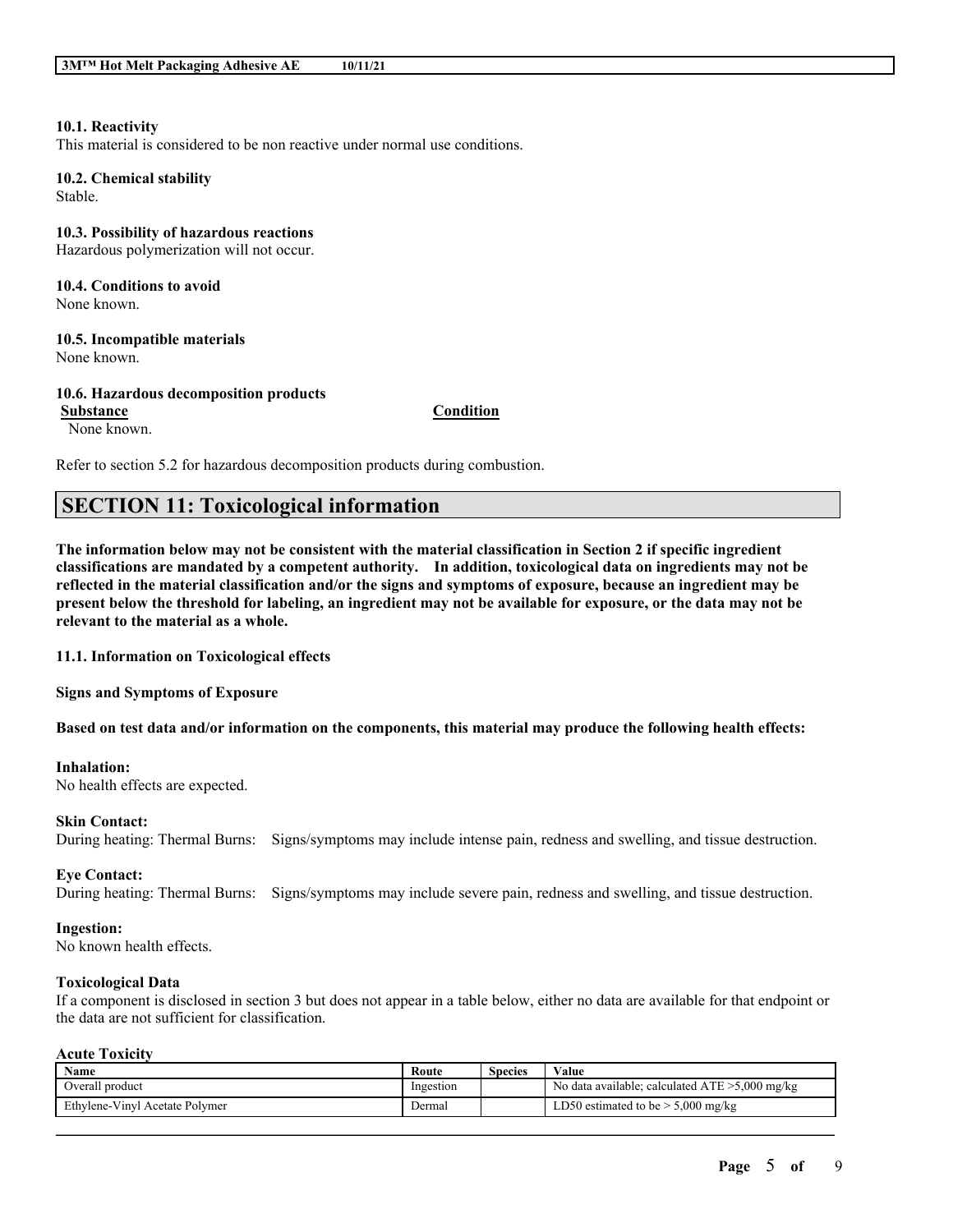| Ethylene-Vinyl Acetate Polymer                      | Ingestion   | Rat       | $LD50 > 1,000$ mg/kg                 |
|-----------------------------------------------------|-------------|-----------|--------------------------------------|
| Hydrocarbon Resin                                   | Dermal      | Rabbit    | $LD50 > 3,160$ mg/kg                 |
| Hydrocarbon Resin                                   | Ingestion   | Rat       | $LD50 > 5,000$ mg/kg                 |
| Polvolefin Wax                                      | Dermal      | Rat       | $LD50 > 5,000$ mg/kg                 |
| Polyolefin Wax                                      | Ingestion   | Rat       | $LD50 > 5,000$ mg/kg                 |
| Synthetic Rosin Resin (NTJS Reg. No. 04499600-7062) | Dermal      | Rabbit    | $LD50 > 2,500$ mg/kg                 |
| Synthetic Rosin Resin (NTJS Reg. No. 04499600-7062) | Ingestion   | Rat       | $LD50 > 31,500$ mg/kg                |
| alpha-Pinene Polymer                                | Dermal      | Professio | LD50 estimated to be $> 5,000$ mg/kg |
|                                                     |             | nal       |                                      |
|                                                     |             | judgeme   |                                      |
|                                                     |             | nt        |                                      |
| alpha-Pinene Polymer                                | Ingestion   | Rat       | $LD50 > 2,000$ mg/kg                 |
| Chlorine                                            | Dermal      |           | estimated to be $> 5,000$ mg/kg      |
| Chlorine                                            | Inhalation- |           | estimated to be $> 12.5$ mg/l        |
|                                                     | Dust/Mist   |           |                                      |
| Chlorine                                            | Inhalation- |           | estimated to be $> 50$ mg/l          |
|                                                     | Vapor       |           |                                      |
| Chlorine                                            | Ingestion   |           | estimated to be $> 5,000$ mg/kg      |

 $ATE = acute$  toxicity estimate

### **Skin Corrosion/Irritation**

| Name                                                | <b>Species</b> | Value                     |
|-----------------------------------------------------|----------------|---------------------------|
|                                                     |                |                           |
| Ethylene-Vinyl Acetate Polymer                      | Professio      | No significant irritation |
|                                                     | nal            |                           |
|                                                     | judgeme        |                           |
|                                                     | nt             |                           |
| Hydrocarbon Resin                                   | similar        | No significant irritation |
|                                                     | compoun        |                           |
|                                                     | ds             |                           |
| Polyolefin Wax                                      | Rabbit         | No significant irritation |
| Synthetic Rosin Resin (NTJS Reg. No. 04499600-7062) | Rabbit         | Minimal irritation        |
| alpha-Pinene Polymer                                | In vitro       | No significant irritation |
|                                                     | data           |                           |

## **Serious Eye Damage/Irritation**

| Name                                                | <b>Species</b> | Value                     |
|-----------------------------------------------------|----------------|---------------------------|
|                                                     |                |                           |
| Ethylene-Vinyl Acetate Polymer                      | Professio      | No significant irritation |
|                                                     | nal            |                           |
|                                                     | judgeme        |                           |
|                                                     | nt             |                           |
| Hydrocarbon Resin                                   | similar        | Mild irritant             |
|                                                     | compoun        |                           |
|                                                     | ds             |                           |
| Polyolefin Wax                                      | Rabbit         | No significant irritation |
| Synthetic Rosin Resin (NTJS Reg. No. 04499600-7062) | Rabbit         | Moderate irritant         |
| alpha-Pinene Polymer                                | In vitro       | No significant irritation |
|                                                     | data           |                           |

# **Skin Sensitization**

| Name                                                | <b>Species</b> | Value          |
|-----------------------------------------------------|----------------|----------------|
| Polyolefin Wax                                      | Guinea         | Not classified |
|                                                     | pig            |                |
| Synthetic Rosin Resin (NTJS Reg. No. 04499600-7062) | Guinea         | Not classified |
|                                                     | pig            |                |
| alpha-Pinene Polymer                                | Multiple       | Not classified |
|                                                     | animal         |                |
|                                                     | species        |                |

 $\mathcal{L}_\mathcal{L} = \mathcal{L}_\mathcal{L} = \mathcal{L}_\mathcal{L} = \mathcal{L}_\mathcal{L} = \mathcal{L}_\mathcal{L} = \mathcal{L}_\mathcal{L} = \mathcal{L}_\mathcal{L} = \mathcal{L}_\mathcal{L} = \mathcal{L}_\mathcal{L} = \mathcal{L}_\mathcal{L} = \mathcal{L}_\mathcal{L} = \mathcal{L}_\mathcal{L} = \mathcal{L}_\mathcal{L} = \mathcal{L}_\mathcal{L} = \mathcal{L}_\mathcal{L} = \mathcal{L}_\mathcal{L} = \mathcal{L}_\mathcal{L}$ 

## **Respiratory Sensitization**

For the component/components, either no data are currently available or the data are not sufficient for classification.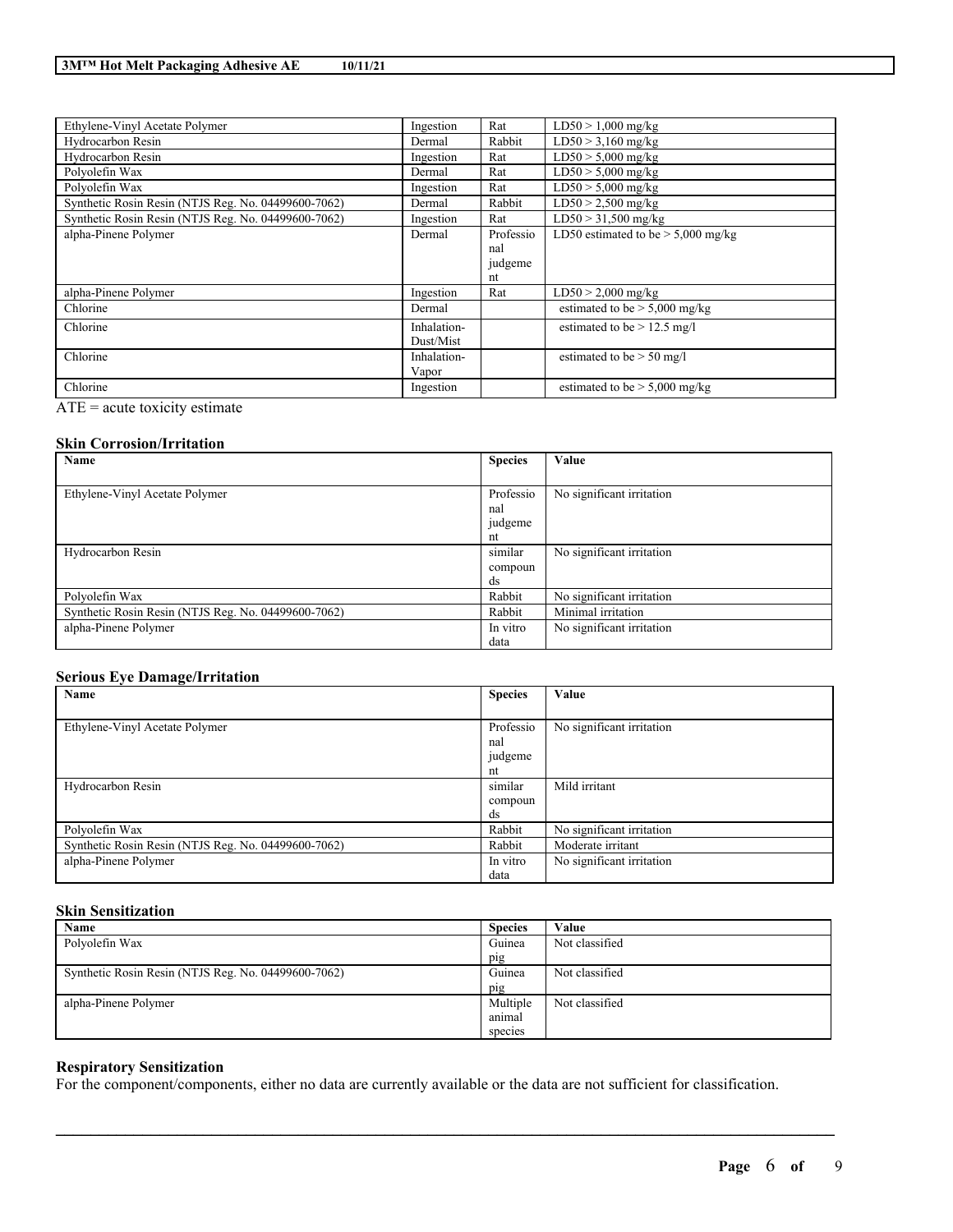### **Germ Cell Mutagenicity**

| Name                 | Route    | Value         |
|----------------------|----------|---------------|
| Polyolefin Wax       | In Vitro | Not mutagenic |
| alpha-Pinene Polymer | In Vitro | Not mutagenic |

## **Carcinogenicity**

| Name                                                                                            | Route     | Species | ⁄ alue                |
|-------------------------------------------------------------------------------------------------|-----------|---------|-----------------------|
| <b>YYY</b><br>$\mathbf{r}$<br><b>Wax</b><br>Polyoletin                                          | Ingestion | Rat     | Not carcinogenic      |
| 04499600-7062)<br>$\mathbf{r}$<br>Reg.<br><b>AITIS</b><br>Synthetic Rosin<br>Resin<br>N0<br>ں ن | Ingestion | Rat     | : carcinogenic<br>Not |

### **Reproductive Toxicity**

### **Reproductive and/or Developmental Effects**

For the component/components, either no data are currently available or the data are not sufficient for classification.

## **Target Organ(s)**

# **Specific Target Organ Toxicity - single exposure**

For the component/components, either no data are currently available or the data are not sufficient for classification.

### **Specific Target Organ Toxicity - repeated exposure**

| Name                                                       | Route     | <b>Target Organ(s)</b>                                                                                                                                                                                                                   | Value                                                                              | <b>Species</b> | <b>Test Result</b>                 | <b>Exposure</b><br><b>Duration</b> |
|------------------------------------------------------------|-----------|------------------------------------------------------------------------------------------------------------------------------------------------------------------------------------------------------------------------------------------|------------------------------------------------------------------------------------|----------------|------------------------------------|------------------------------------|
| Ethylene-Vinyl Acetate<br>Polymer                          | Ingestion | liver                                                                                                                                                                                                                                    | Not classified                                                                     | Rat            | <b>NOAEL</b><br>4,000<br>mg/kg/day | 90 days                            |
| Polyolefin Wax                                             | Ingestion | heart                                                                                                                                                                                                                                    | Some positive data exist, but the<br>data are not sufficient for<br>classification | Rat            | <b>NOAEL 15</b><br>mg/kg/day       | 90 days                            |
| Polyolefin Wax                                             | Ingestion | hematopoietic<br>system   liver  <br>immune system  <br>skin   endocrine<br>system   bone, teeth,<br>nails, and/or hair<br>muscles   nervous<br>system   eyes  <br>kidney and/or<br>bladder   respiratory<br>system   vascular<br>system | Not classified                                                                     | Rat            | <b>NOAEL</b><br>1,500<br>mg/kg/day | 90 days                            |
| Synthetic Rosin Resin<br>(NTJS Reg. No. 04499600-<br>7062) | Ingestion | hematopoietic<br>system   liver  <br>kidney and/or<br>bladder   heart  <br>endocrine system  <br>bone marrow<br>immune system  <br>nervous system  <br>respiratory system                                                                | Not classified                                                                     | Rat            | <b>NOAEL</b><br>1,000<br>mg/kg/day | 90 days                            |
| alpha-Pinene Polymer                                       | Ingestion | heart  <br>gastrointestinal tract<br>hematopoietic<br>system   liver  <br>nervous system  <br>eyes   kidney and/or<br>bladder                                                                                                            | Not classified                                                                     | Rat            | <b>NOAEL 331</b><br>mg/kg/day      | 90 days                            |

## **Aspiration Hazard**

For the component/components, either no data are currently available or the data are not sufficient for classification.

# $\mathcal{L}_\mathcal{L} = \mathcal{L}_\mathcal{L} = \mathcal{L}_\mathcal{L} = \mathcal{L}_\mathcal{L} = \mathcal{L}_\mathcal{L} = \mathcal{L}_\mathcal{L} = \mathcal{L}_\mathcal{L} = \mathcal{L}_\mathcal{L} = \mathcal{L}_\mathcal{L} = \mathcal{L}_\mathcal{L} = \mathcal{L}_\mathcal{L} = \mathcal{L}_\mathcal{L} = \mathcal{L}_\mathcal{L} = \mathcal{L}_\mathcal{L} = \mathcal{L}_\mathcal{L} = \mathcal{L}_\mathcal{L} = \mathcal{L}_\mathcal{L}$ Please contact the address or phone number listed on the first page of the SDS for additional toxicological information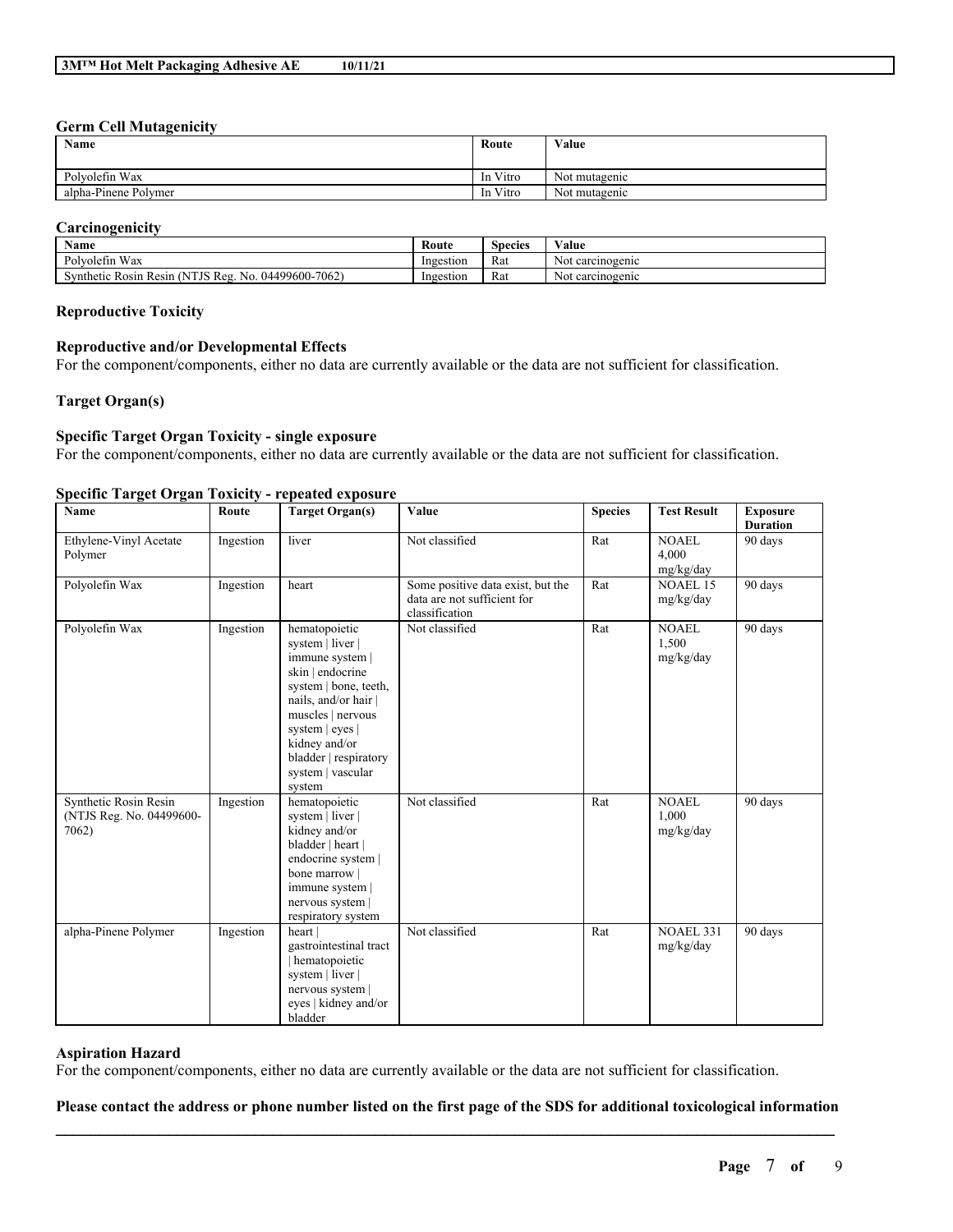**on this material and/or its components.**

# **SECTION 12: Ecological information**

## **Ecotoxicological information**

Please contact the address or phone number listed on the first page of the SDS for additional ecotoxicological information on this material and/or its components.

# **Chemical fate information**

Please contact the address or phone number listed on the first page of the SDS for additional chemical fate information on this material and/or its components.

# **SECTION 13: Disposal considerations**

## **13.1. Disposal methods**

Dispose of contents/ container in accordance with the local/regional/national/international regulations.

Dispose of waste product in a permitted industrial waste facility. As a disposal alternative, incinerate in a permitted waste incineration facility. Proper destruction may require the use of additional fuel during incineration processes. Empty drums/barrels/containers used for transporting and handling hazardous chemicals (chemical substances/mixtures/preparations classified as Hazardous as per applicable regulations) shall be considered, stored, treated  $\&$  disposed of as hazardous wastes unless otherwise defined by applicable waste regulations. Consult with the respective regulating authorities to determine the available treatment and disposal facilities.

# **SECTION 14: Transport Information**

For Transport Information, please visit http://3M.com/Transportinfo or call 1-800-364-3577 or 651-737-6501.

# **SECTION 15: Regulatory information**

# **15.1. US Federal Regulations**

Contact 3M for more information.

# **EPCRA 311/312 Hazard Classifications:**

**Physical Hazards** Not applicable

# **Health Hazards**

Not applicable

# **15.2. State Regulations**

Contact 3M for more information.

# **15.3. Chemical Inventories**

The components of this product are in compliance with the chemical notification requirements of TSCA. All required components of this product are listed on the active portion of the TSCA Inventory.

 $\mathcal{L}_\mathcal{L} = \mathcal{L}_\mathcal{L} = \mathcal{L}_\mathcal{L} = \mathcal{L}_\mathcal{L} = \mathcal{L}_\mathcal{L} = \mathcal{L}_\mathcal{L} = \mathcal{L}_\mathcal{L} = \mathcal{L}_\mathcal{L} = \mathcal{L}_\mathcal{L} = \mathcal{L}_\mathcal{L} = \mathcal{L}_\mathcal{L} = \mathcal{L}_\mathcal{L} = \mathcal{L}_\mathcal{L} = \mathcal{L}_\mathcal{L} = \mathcal{L}_\mathcal{L} = \mathcal{L}_\mathcal{L} = \mathcal{L}_\mathcal{L}$ 

Contact 3M for more information.

# **15.4. International Regulations**

Contact 3M for more information.